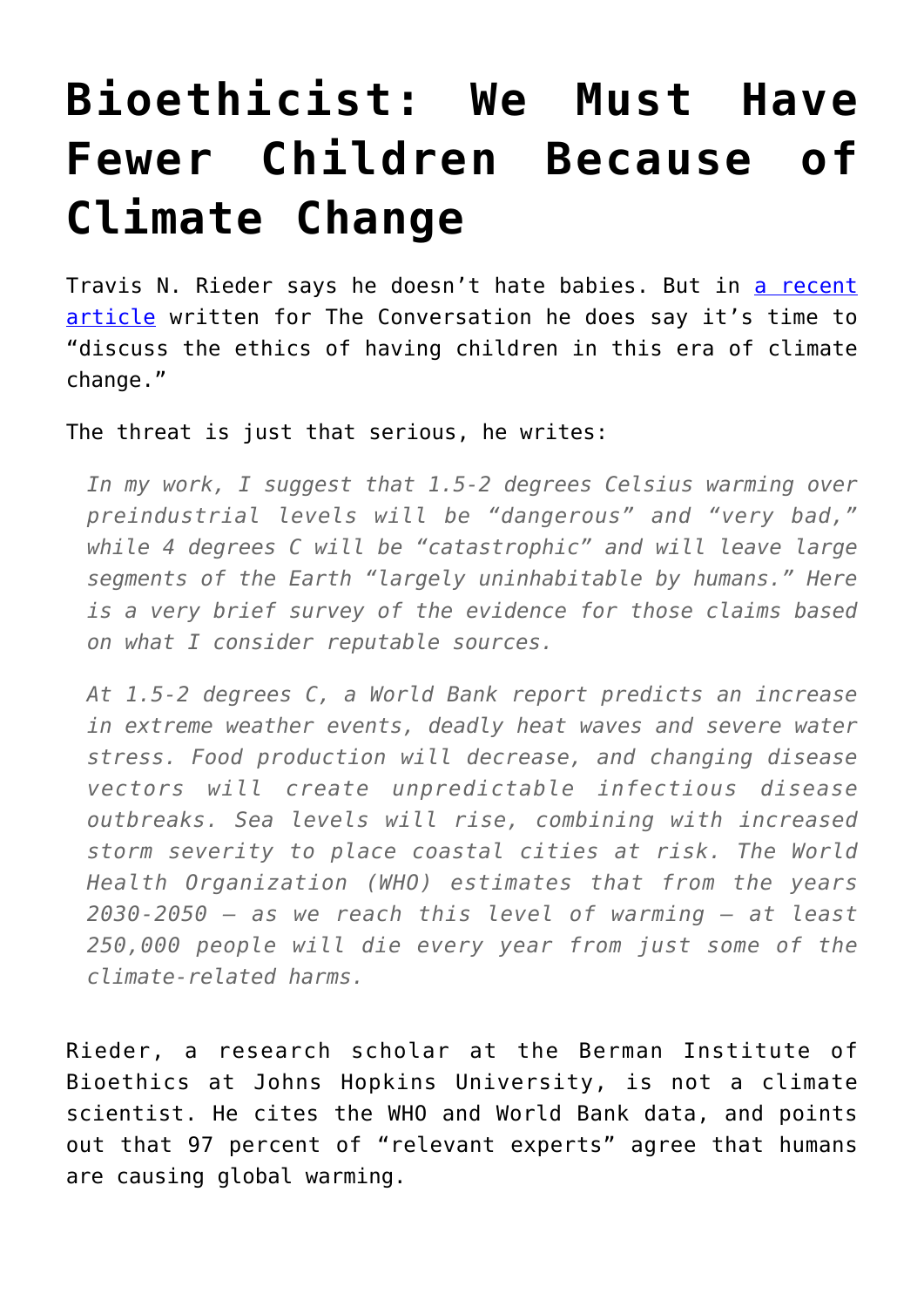## That 97 percent figure is important, and an article Rieder links to explains why:

*People's awareness of the scientific consensus affects their acceptance of climate change, and their support for climate action. The psychological importance of perceived consensus underscores why communicating the 97% consensus is important. Consensus messaging has been [shown empirically](http://www.nature.com/nclimate/journal/v1/n9/full/nclimate1295.html) to increase acceptance of climate change.*

The article he cites was written by John Cook, author of *Climate Change Denial*. As it happens, Cook's 97 percent statistic was [eviscerated](http://www.nationalreview.com/article/425232/climate-change-no-its-not-97-percent-consensus-ian-tuttle) by David Legates, former head of the University of Delaware's Center for Climatic Research. The figure is often still rolled out by politicians and climate alarmists, since it can make anyone who disagrees with their environmental diagnosis and prescription appear "a climate change denier" even if said person acknowledges that global temps are rising and humans activity is contributing to the rise.

## Rieder's article certainly contains some alarming predictions:

*Many coastal cities will be completely under water, and all low-lying island nations will likely have to be abandoned. Hundreds of millions, if not billions of people could become [climate refugees](https://theconversation.com/how-should-we-compensate-poor-countries-for-loss-and-damage-from-climate-change-55612), as their homelands become uninhabitable.* 

We're talking *billions* of misplaced people, a dystopian future akin to *[Waterworld](https://www.amazon.com/Waterworld-Kevin-Costner/dp/B002PSZF6E/ref=sr_1_1?ie=UTF8&qid=1474057532&sr=8-1&keywords=waterworld)* (that movie Kevin Costner wished he never made).

Could or will all of this happen? I have no idea. But I think skepticism in the face of such predictions is warranted, especially considering other scientific evidence at hand.

NASA has admitted the Earth is experiencing a [\("temporary" but](http://climate.nasa.gov/news/1141/hiatus-in-rise-of-earths-surface-air-temperature-likely-temporary/) [unexpected\) "climate hiatus.](http://climate.nasa.gov/news/1141/hiatus-in-rise-of-earths-surface-air-temperature-likely-temporary/)" [Antarctic sea ice is increasing](http://www.sciencealert.com/as-sea-ice-around-antarctica-melts-the-southern-ocean-is-becoming-fresher)